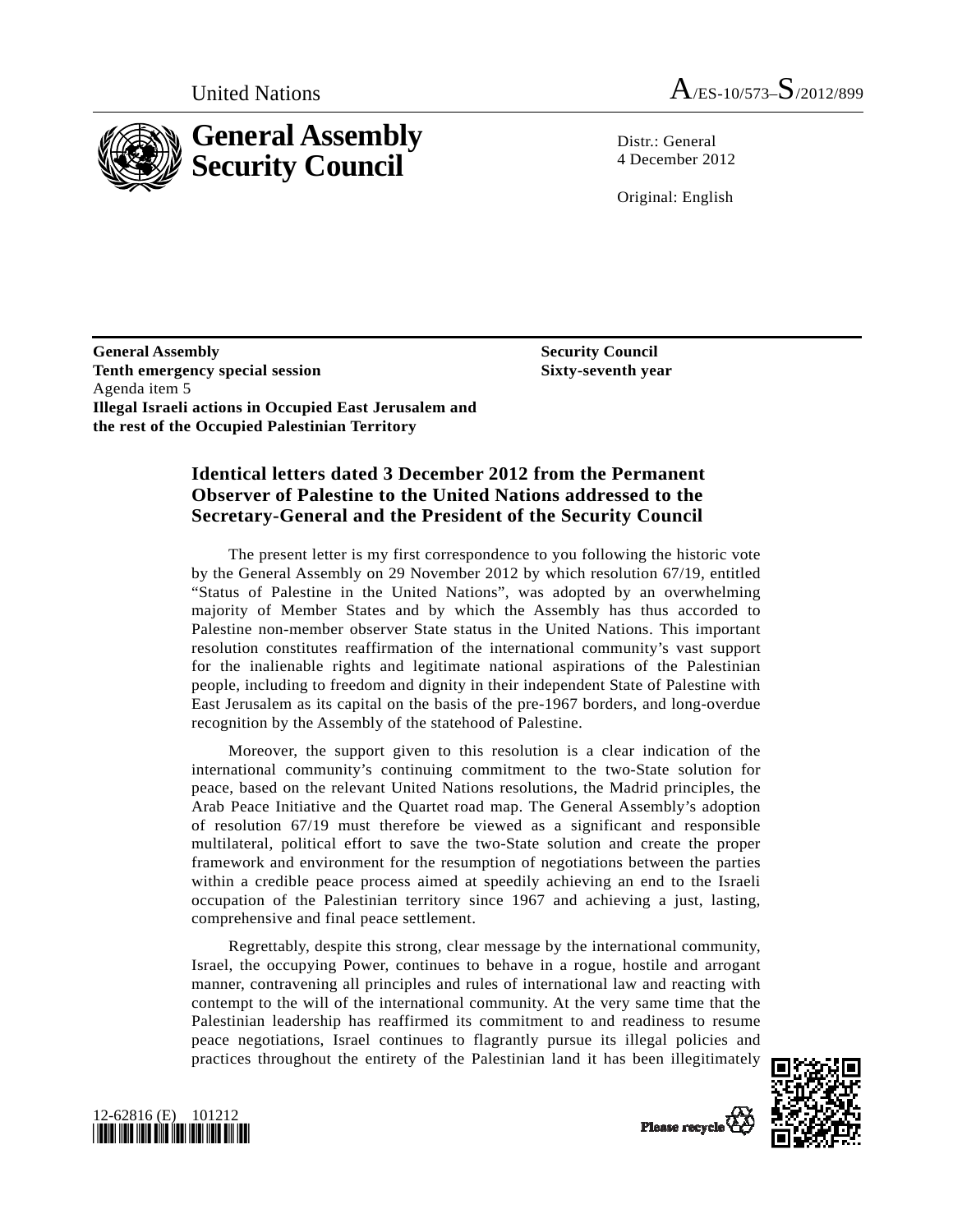occupying for more than 45 years and remains permissive and totally complicit with the crimes being perpetrated by the settlers it has illegally transferred to the Occupied Palestinian Territory since 1967.

 Israel's immediate response to the General Assembly's decision and to Palestine's extended hand for peace has been the intensification of its illegal settlement colonization campaign. The day after the adoption of resolution 67/19 by the General Assembly, on 30 November 2012, the Israeli Government announced plans to construct 3,000 settlement units in an area east of Occupied East Jerusalem, commonly referred to as "E1". These provocative plans are aimed at connecting the illegal settlement of "Maale Adumim" with the other illegal settlements of Israel in and around Occupied East Jerusalem and would effectively sever and isolate the City from the cities of Ramallah and Bethlehem, further undermining the contiguity of the State of Palestine. In this regard, it must be noted that "Maale Adumim" has been illegally constructed on 48,000 dunums of confiscated Palestinian land and the "E1" area covers another 12,000 dunums of Palestinian land, and the plans could potentially increase the illegal settler population by 20,000.

 This provocative move, along with other recent Israeli declarations regarding the construction and expansion of illegal settlements in, inter alia, "Pisgat Zeev", "Gilo" and "Givat Hamatos", are further proof of the occupying Power's rejection of the two-State solution and its deliberate choice of occupation and conflict over the option of peace.

 We reiterate that all Israeli settlement activities are illegal, constituting grave breaches of article 49 (6) of the Fourth Geneva Convention and thus constituting war crimes, as further determined in accordance with article 85 (4) of the first additional Protocol to the Geneva Conventions and article 8 (2) (b) (viii) of the Rome Statute of the International Criminal Court. Israel, the occupying Power, must be held accountable for all of the war crimes it is committing against the Palestinian people.

 The Palestinian leadership condemns this latest Israeli provocation and calls on the international community to reaffirm its unequivocal condemnation of all Israeli settlement activities and actions that are gravely threatening the viability of the two-State solution of Palestine and Israel living side by side in peace and security on the basis of the pre-1967 borders. A clear message must be sent to Israel that all of its illegal policies must cease or that it will be held accountable and will have to bear the consequences of its violations and obstruction of peace efforts.

 We thus appeal once again to the international community, including the Security Council, to act with urgency to uphold the law and to salvage the two-State solution for peace, on which there remains international consensus, as reaffirmed in the strong support given to General Assembly resolution 67/19. Israel, the occupying Power, must be compelled to abandon its expansionism, colonization and aggression against the Palestinian people and their land and instead commit to the path of peace and take the hand of peace outstretched to it by Palestine at this historic, critical moment. The choice is now for Israel to make.

 The present letter is in follow-up to our previous 444 letters regarding the ongoing crisis in the Occupied Palestinian Territory, including East Jerusalem, since 28 September 2000. The letters, dated from 29 September 2000 (A/55/432- S/2000/921) to 23 November 2012 (A/ES-10/572-S/2012/875), constitute a basic